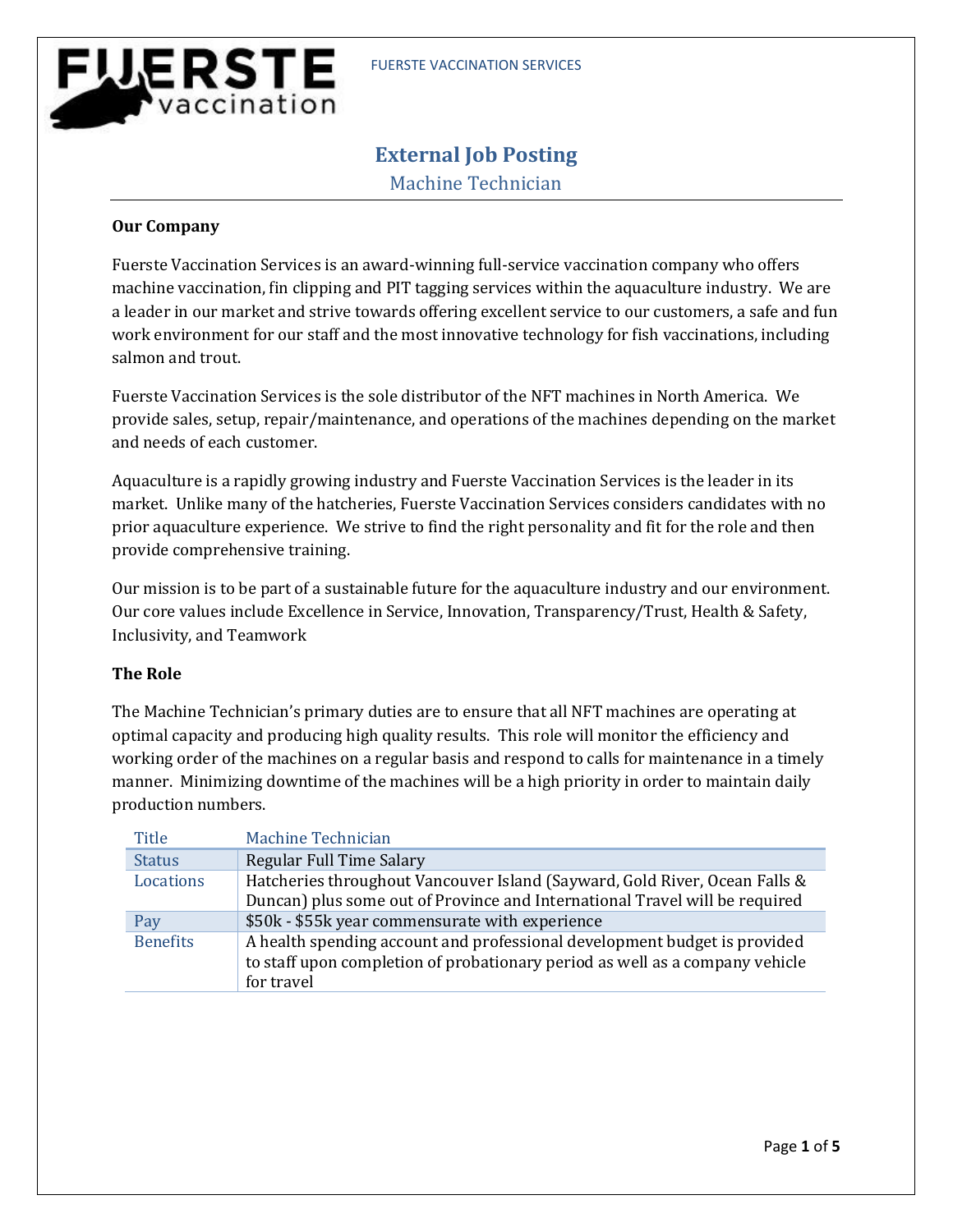# **Duties & Responsibilities**

The Machine Technician's duties and responsibilities include, but are not limited to:

#### Machine Installation

- Exercises ownership for meeting with hatchery management and staff to perform complete installation and setup of the machines in new hatcheries and ensures the machine(s) is fully operational prior to vaccination start dates
- Provides hatchery management and staff with installation SOP's outlining the requirements needed to install on site prior to installation date
- Coordinates with Norway on shipping of machinery and equipment to ensure installation timelines are met

#### Machine Maintenance & Repair

- Performs calibrations on the machines for accurate shot placement and vaccine dosage
- Thoughtfully gathers information from the hatchery staff, vaccine companies and Crew Leaders to make necessary adjustments to the machines
- Communicates with the Pharmaq support system remotely to troubleshoot mechanical issues and corrects the issues accordingly and efficiently, resulting in minimal downtime for the machine
- Consistently seeks out ways to improve the machinery and technology and relays this information, as well as hatchery requests, to Pharmaq Fishteq on a quarterly basis, at minimum
- Identifies issues the machines are having and problem-solves and/or troubleshoots to determine the solution and correct in a timely manner
- Ensures machine wifi connectivity is operational so that reporting functions are operational and can send out reports to the appropriate person(s)
- Completes data entry for maintenance records, spare parts and tool inventory
- Develops and maintains a proactive and preventative maintenance schedule for all NFT machines
- Orders spare parts and tools as needed

#### **Training**

- Provides training to new and existing Crew Leaders on operating the machine, changing vaccine bags, calibrations, needle changes, basic troubleshooting, etc.
- Monitors Crew Leader performance on working with the machines and provides additional support/training as necessary
- Collaborates with the Crew Supervisor in training the Crew Leaders on how to use the tables and "Master Vaccine" excel spreadsheets correctly
- Collaborates with the Crew Supervisor in training the Crew Leaders to use the "spare parts" and "onsite tools" tracking files correctly
- Ensures that the correct processes for parts and tool ordering are being completed on a weekly basis

#### Quality Control

• Monitors the functioning and performance of the machine very closely and on a regular basis to ensure production and quality standards are being met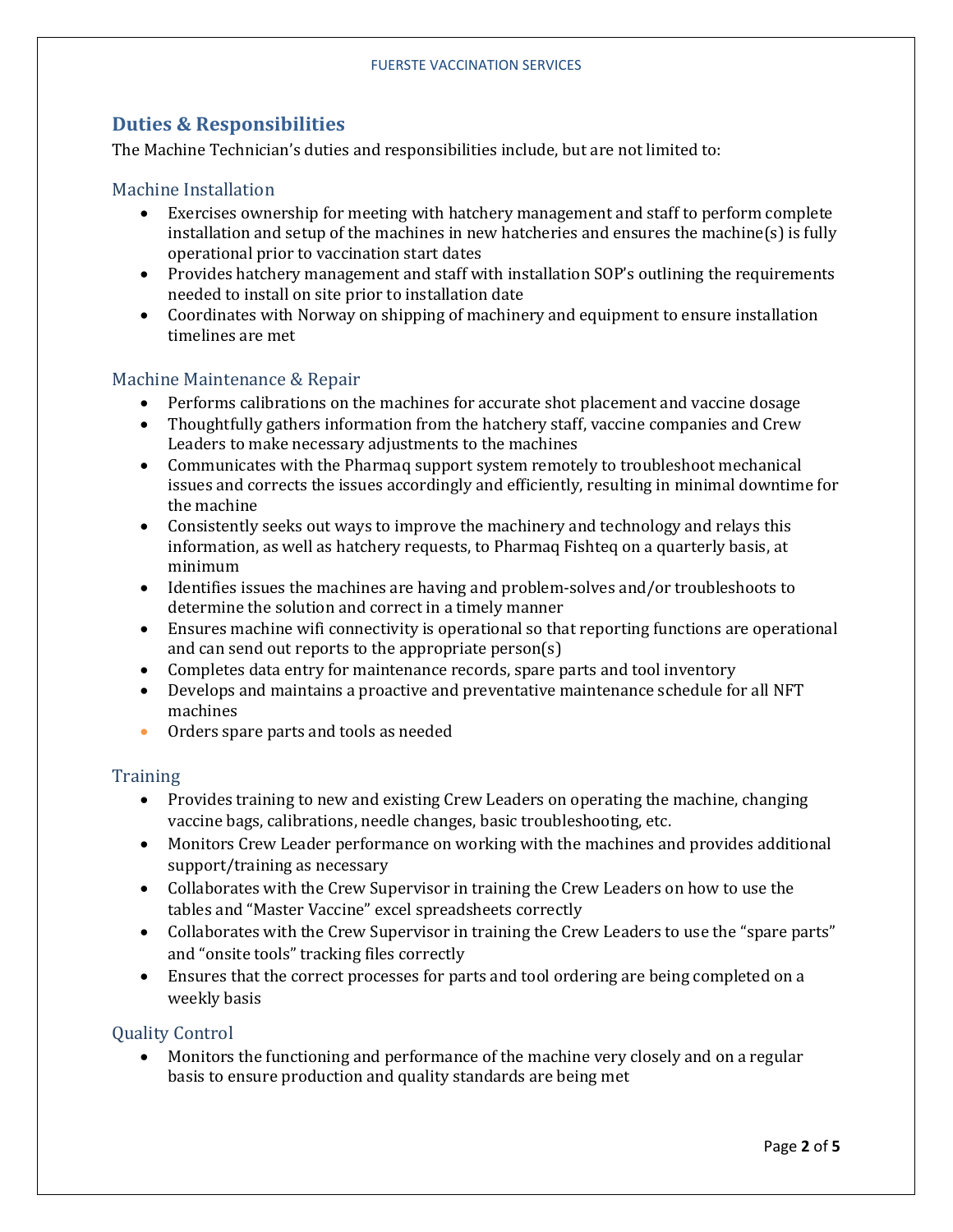- Performs quality control checks on the fish in the receiving tank and monitors overall fish production with regard to machine functionality
- Reviews vaccination data entered by all Crew Leaders, at all sites, on a daily, or as needed, basis. This is performed, in collaboration with the Crew Supervisor to check for calibration and/or machine issues and is then communicated with Crew Leaders to determine the cause of poor calibrations so the issue can then be corrected

#### Documentation

- Creates and maintains SOP's for, including but not limited to, machine installation, preventative maintenance, general operation, transporting the machines off-site, daily cleaning, end of group cleaning
- Maintains and updates total inventory lists for machine parts on a monthly basis
- Writes service records and houses documentation for future reference
- Writes and maintains work orders for preventative maintenance as well as repairs
- Maintains individual machine repair logs
- Creates, maintains, and distributes troubleshooting guide to Crew Leaders on common issues arising with the machines

#### Data Entry

- Responsible for the management of the "Master Vaccine" excel spreadsheets for all production sites
- Manages the needs of the hardware used to enter the data on site including repair and maintenance, software updating and procurement of new hardware
- Continually looks for improvements to the database and implements these changes to these files as needed
- Reviews these files weekly to ensure they are in working order

#### Customer Service

- Works diplomatically with hatchery management and staff to determine any issues there may be with the machine(s) and to explain to them the plan for correction and any downtime that may occur
- Works with hatchery management and staff to determine if their needs are being met and looks for ways to improve and maximize customer satisfaction
- Utilizes data from the "Master Vaccine" excel spreadsheets to create an annual production review presentation for each customer
- Works with 3<sup>rd</sup> party purchasers to ensure Service and Maintenance Schedule and Agreement deliverables are achieved

#### Health & Safety

- Ensures the machines are functioning safely for all Fish Handlers and communicates safety hazards to Crew
- Ensures that the Crew are following set safety policies and procedures when operating the machines
- Participates in accident investigations and risk assessments with Human Resources for any injuries/incidents involving the machines and drives the completion of any changes/improvements that are deemed necessary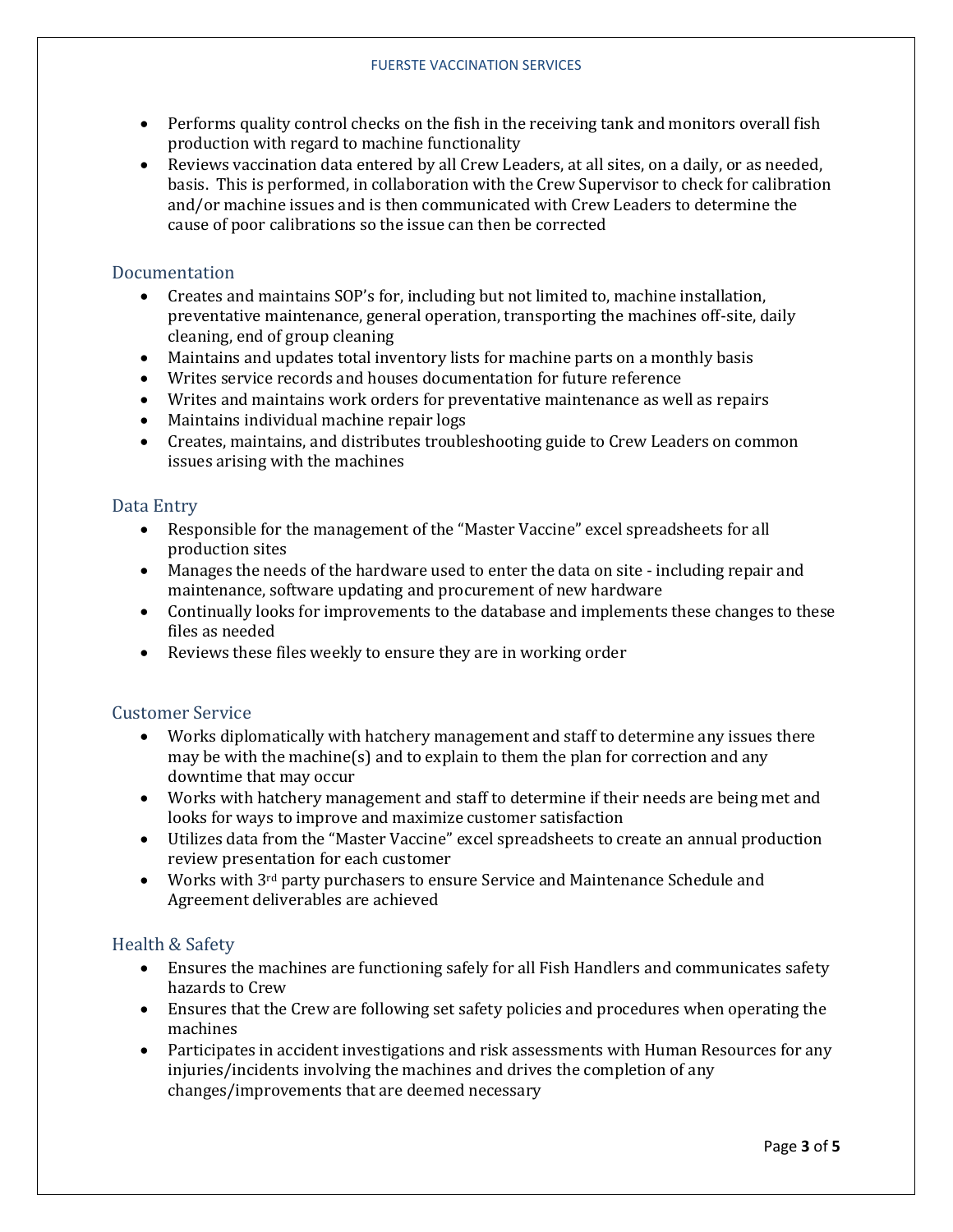#### Additional Duties

- Performs any necessary office, property, and vehicle maintenance
- Fills in to cover Crew Leading or Fish Handling for production when needed
- Utilizes firsthand knowledge of equipment and operations to assist the Business Operations Manager in marketing and selling NFT machines to potential clients
- Assists the Business Operations Manager with creating marketing/promotional materials for distribution to potential customers
- Other duties as assigned by the Business Operations Manager

# **Required Skills**

- Ability to work proactively and take initiative in own position
- Mechanically inclined
- Good communication skills and ability to effectively communicate with diverse group of individuals and levels of management
- Excellent problem solving and decision-making skills
- Ability to demonstrate accountability for own actions
- Ability to take a leadership role on all aspects of health and safety when dealing with the machines
- Ability to work effectively with a diverse group of individuals and personalities
- Ability to stay focused and maintain accuracy within a distracting environment
- Good multi-tasking skills
- Working knowledge of Worksafe BC Practices
- Ability to travel throughout Vancouver Island on a regular basis and occasionally out of Province/Country
- Ability and willingness to do out of town camp work

# **Required Experience**

- Previous aquaculture or production experience is strongly preferred
- Demonstrated dependable attendance record
- Previous experience providing machine maintenance and support
- Customer service experience in the aquaculture or production industry is preferred and considered an asset

# **Education & Training**

- Valid Driver's License is required
- Valid passport is required
- Vaccine passport for travel is required at this time
- Formal training/experience in electronics and/or programming
- Formal training/experience in mechanics
- Millwright training/experience

#### **Closing Date**